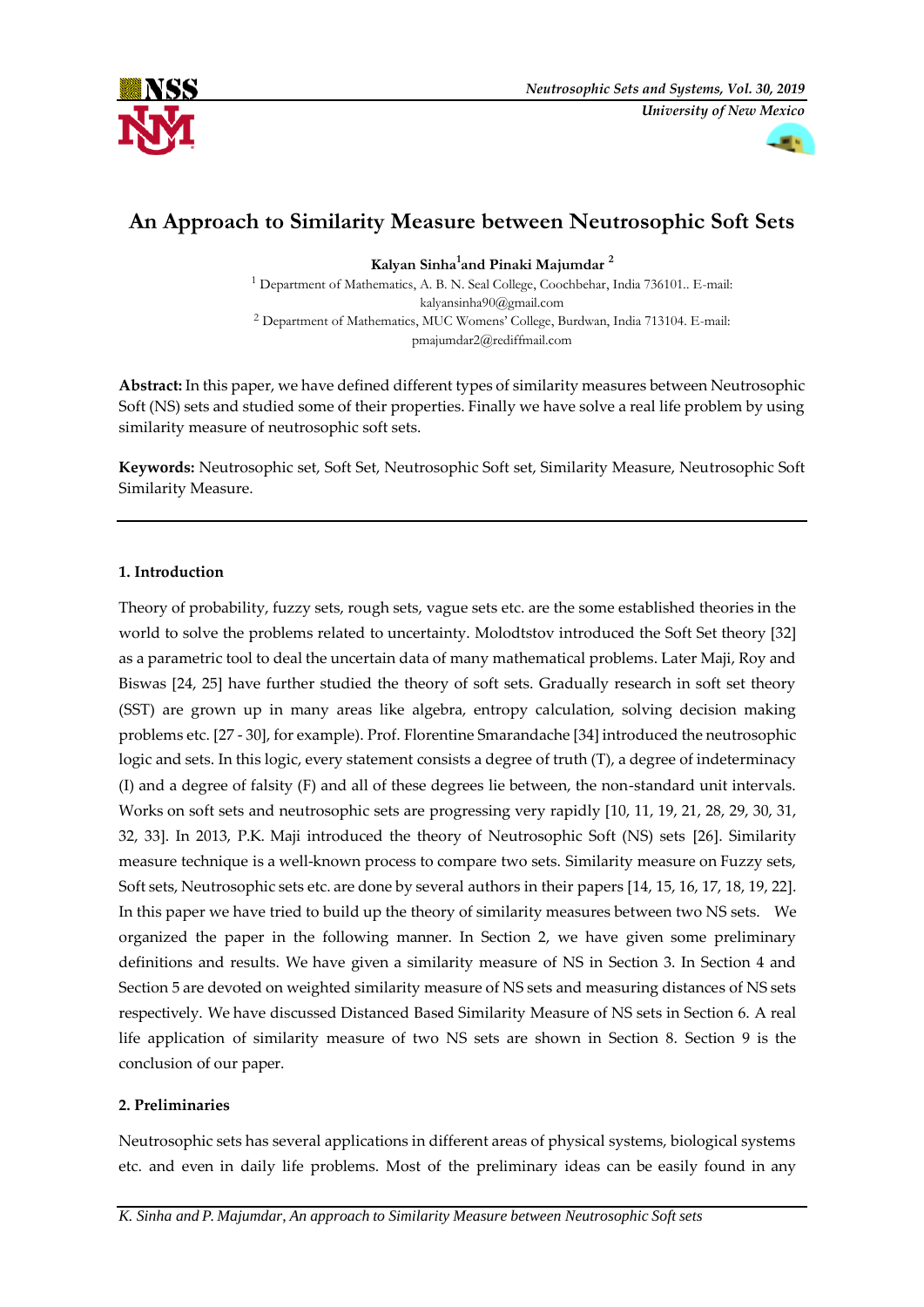standard reference say  $[1-11, 31, 34, 35]$  . However we will discuss some definitions and terminologies regarding neutrosophic sets which will be used in the rest of the paper.

**Definition 1** *[34] Let be a universal set. A neutrosophic set on is characterized by a truth membership function*  $t_A$ , *an indeterminacy function*  $i_A$  *and a falsity function*  $f_A$ , *where*  $t_A$ ,  $i_A$ ,  $f_A$ :  $\rightarrow$  $[0, 1]$ *, are functions and*  $\forall x \in X, x = x(t_A(x), i_A(x), f_A(x)) \in A$  *is a single valued neutrosophic element* of A.

**Definition 2** [25] Suppose *U* be an initial universal set and let *E* be a set of parameters. Let *P* (*U*) denote *the power set of U and*  $A \subseteq E$ . A pair  $(F, A)$  *is called a soft set over U if and only if* F *is a mapping given by*  $F: A \rightarrow P(U)$ .

**Example 3** As an illustration, consider the following example. Suppose a soft set  $(F, E)$  describes choice of *places which the authors are going to visit with his family. Consider U = the set of places under consideration*  = {x1, x2, x3, x4, x5}. E = {desert, forest, mountain, sea beach} = {e1, e2, e3, e4}. Let F (e1) = {x1, x2}, F(e2) =  $\{x_1, x_2, x_3\}$ ,  $F(e_3) = \{x_4\}$ ,  $F(e_4) = \{x_2, x_5\}$ . So, the soft set  $(F, E)$  is a family  $\{F(e_i); i = 1, ..., 4\}$  of U. In 2012, P.K. Maji gives the idea of Neutrosophic Soft Set in his paper [26] as follows:

**Definition 4** [26] Let *U* be an initial universe set and *E* be a set of parameters. Consider  $A \subseteq E$ . Let  $N(U)$ *denotes the set of all neutrosophic sets of U. The collection*  $(F, A)$  *is termed to be the soft neutrosophic set over* U, where F is a mapping given by  $F: A \rightarrow N(U)$ .

**Example 5** Let *X* and *E* be the set of buses and condition of buses i.e. the set of parameters respectively. Each parameter is either a neutrosophic word or sentence involving neutrosophic words. Consider *E* = {beautiful, eco-friendly, costly, good seating arrangement}. Now, to define a NS set means to sort out beautiful buses, eco-friendly buses etc. Suppose, there are four buses in the universe *X* given by  $U = \{h_i; i = 1, 2, 3, 4\}$  and the set of parameters  $E = \{e_i; i = 1, 2, 3, 4\}$ 1, 2, 3, 4}, where  $e_1$  stands for the parameter beautiful,  $e_2$  stands for the parameter ecofriendly,  $e_3$  stands for the parameter costly and the parameter  $e_4$  stands for good seating arrangement. Let

F(beautiful) = { $(h_1, 0.4, 0.7, 0.3)$ ,  $(h_2, 0.3, 0.6, 0.2)$ ,  $(h_3, 0.4, 0.4, 0.2)$ ,  $(h_4, 0.6,$  $(0.5, 0.4)$  $F(eco-friendly) = \{(h_1, 0.6, 0.7, 0.8), (h_2, 0.5, 0.5, 0.1), (h_3, 0.2, 0.3, 0.6)\},\$  $F (costly) = \{(h_2, 0.3, 0.3, 0.4), (h_3, 0.5, 0.4, 0.8), (h_4, 0.8, 0.7, 0.8)\},\$ F (good - seating arrangement) = { $(h_1, 0.4, 0.1, 0.4)$ ,  $(h_2, 0.3, 0.7, 0.4)$ ,  $(h_4,$  $[0.9, 0.6, 0.8]$ .

Then  $(F, E)$  is a neutrosophic soft set (NSS) over *X*.

The most of the terminologies regarding Neutrosophic soft set can be found in [26]. Thus it is our request to follow the paper [26] thoroughly for terminologies, operations etc of NS set. Several authors have defined Similarity measure between two fuzzy sets. Prof. Chen have given the following definition of Similarity measure based on a matching function *S*.

**Definition 6** [12] Suppose A and B are two fuzzy sets with membership functions  $\mu_A$  and  $\mu_B$  respectively. *Then the similarity measure between A and B is denoted by*  $S(A, B)$  *and*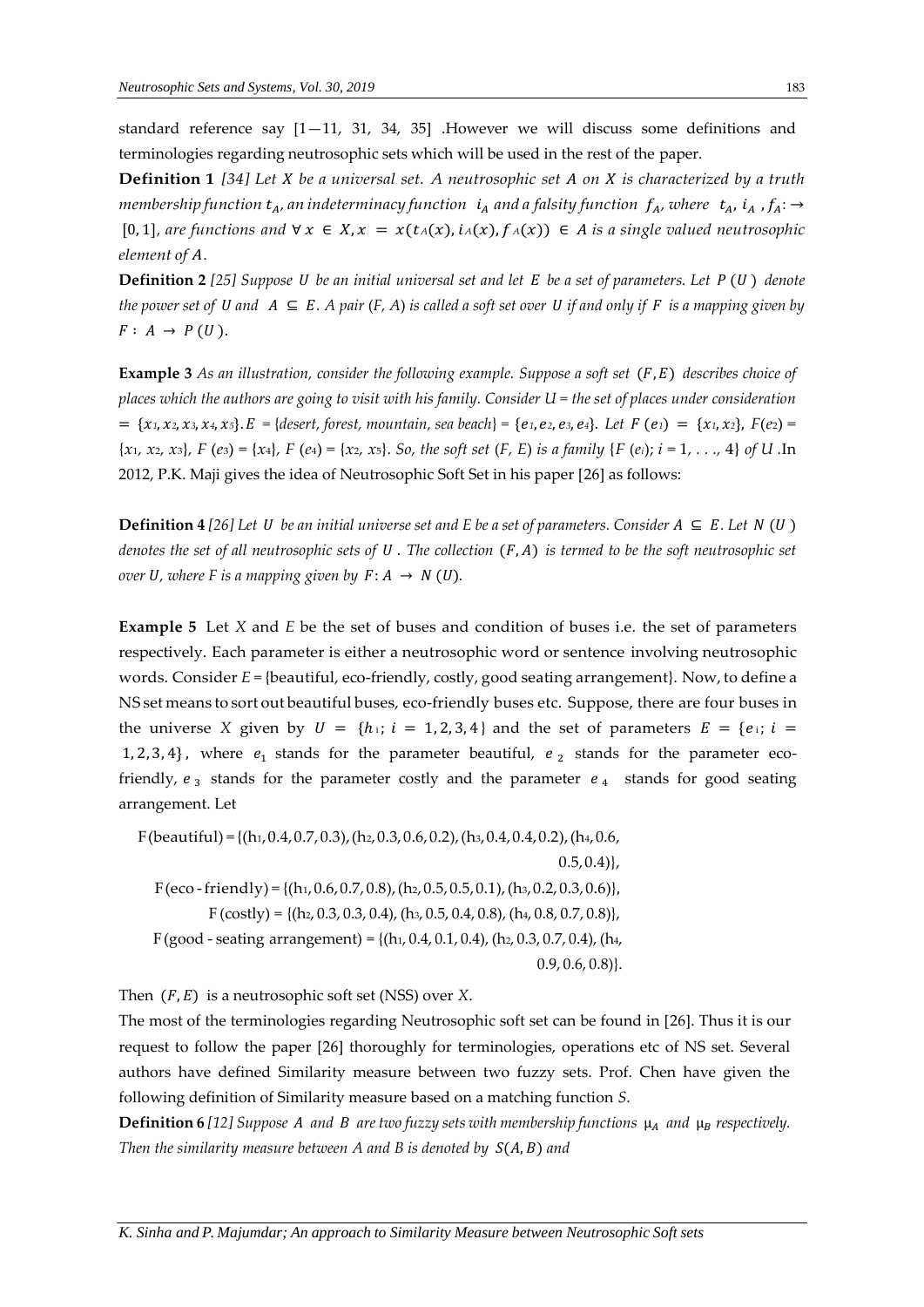$$
S(A,B) = \frac{\overrightarrow{A} \cdot \overrightarrow{B}}{\overrightarrow{A^2} \vee \overrightarrow{B^2}}
$$

 $\nu$  *ahere*  $\vec{A} = (\mu_A(x_1), \mu_A(x_2), \ldots, \mu_A(x_n))$  *and*  $\vec{B} = (\mu_B(x_1), \mu_B(x_2), \ldots, \mu_B(x_n))$ .

Prof P. Majumdar have defined similarity measure for two soft sets in his paper [27]. For details on similarity measures on two Soft sets, one can follow [27].

## **3. Similarity measure of two NS sets**

Consider the NS set  $(F, E)$  over the set. Now we will express the NS set  $(F, E)$  as a NS soft matrix M as follows:

$$
M = \begin{bmatrix} * & F(e_1) & F(e_2) & F(e_3) & F(e_4) \\ h_1 & (0.4, 0.7, 0.3) & (0.6, 0.7, 0.8) & (0, 0, 0) & (0.4, 0.1, 0.4) \\ h_2 & (0.2, 0.3, 0.6) & (0.5, 0.5, 0.1) & (0.3, 0.3, 0.4) & (0.3, 0.7, 0.4) \\ h_3 & (0.4, 0.4, 0.2) & (0.2, 0.3, 0.6) & (0.5, 0.4, 0.8) & (0, 0, 0) \\ h_4 & (0.6, 0.5, 0.4) & (0, 0, 0) & (0.8, 0.7, 0.8) & (0.9, 0.6, 0.8) \end{bmatrix}
$$

Then with the above interpretation the NS set  $(F, E)$  is represented by the matrix  $M$  and we write

 $(F, E) = M$ . Clearly, the complement of  $(F, E)$ , i.e.  $(F, E)^C$  will be represented by another matrix *M*<sup>*C*</sup> where

$$
M^{c} = \begin{bmatrix} * & F(e_{1}) & F(e_{2}) & F(e_{3}) & F(e_{4}) \\ h_{1} & (0.3, 0.7, 0.4) & (0.8, 0.7, 0.6) & (0,0,0) & (0.4, 0.1, 0.4) \\ h_{2} & (0.6, 0.3, 0.2) & (0.1, 0.5, 0.5) & (0.4, 0.3, 0.3) & (0.4, 0.7, 0.3) \\ h_{3} & (0.2, 0.4, 0.4) & (0.6, 0.3, 0.2) & (0.8, 0.4, 0.5) & (0,0,0) \\ h_{4} & (0.4, 0.5, 0.6) & (0,0,0) & (0.8, 0.7, 0.8) & (0.8, 0.6, 0.9) \end{bmatrix}
$$

Hence for any given matrix representation *M,* we can retrieve the NS set (*F, E*) and also vice versa in an obvious way. Henceforth, we will denote each column of membership matrix by the vector  $\overline{F(e_l)}$ or simply by  $\overrightarrow{F(e_i)}$ 

i.e. here  $F(e_1) = \{(0.3, 0.7, 0.4), (0.6, 0.3, 0.2), (0.2, 0.4, 0.4), (0.4, 0.5, 0.6)\}\$ in M. Now we will define a similarity measure between two NS sets  $(F_1, E_1)$  and  $(F_2, E_2)$  over *U*. We try to formulate with the help of a matching function *S.*

**Definition 7** The similarity between NS sets  $(F_1, E_1)$  and  $(F_2, E_2)$  is defined by

$$
S(F_1, F_2) = \frac{\sum_{i} \overline{F_1(e_i)} \cdot \overline{F_2(e_i)}}{\sum_{i} \overline{[F_1(e_i)]^2} \cdot \sqrt{F_2(e_i)^2}}
$$

provided,

(i) 
$$
E_1 = E_2
$$
  
\n(ii)  $\sum_i \overline{F_1(e_i)} \cdot \overline{F_2(e_i)} = \sum_i (t_{F_1(e_i)} \cdot t_{F_2(e_i)} + i_{F_1(e_i)} \cdot i_{F_2(e_i)} + f_{F_1(e_i)} \cdot f_{F_2(e_i)})$   
\n(iii)  $\sum_i \overline{[F_1(e_i)^2} \vee \overline{F_2(e_i)^2}] = \sum_i (\bm{t}_{F_1(e_i)^2} \vee t_{F_2(e_i)} + i_{F_1(e_i)^2} \vee i_{F_2(e_i)^2} + f_{F_1(e_i)^2} \vee f_{F_2(e_i)^2})$ 

If  $E_1 \neq E_2$ ,  $E = E_1 \cap E_2 \neq \emptyset$ , then we will consider  $\overline{F_1(e_1)} = (0, 0, 0)$  for  $e_1 \in E_1 \setminus E$  and  $\overline{F_2(e_2)} = (0, 0, 0)$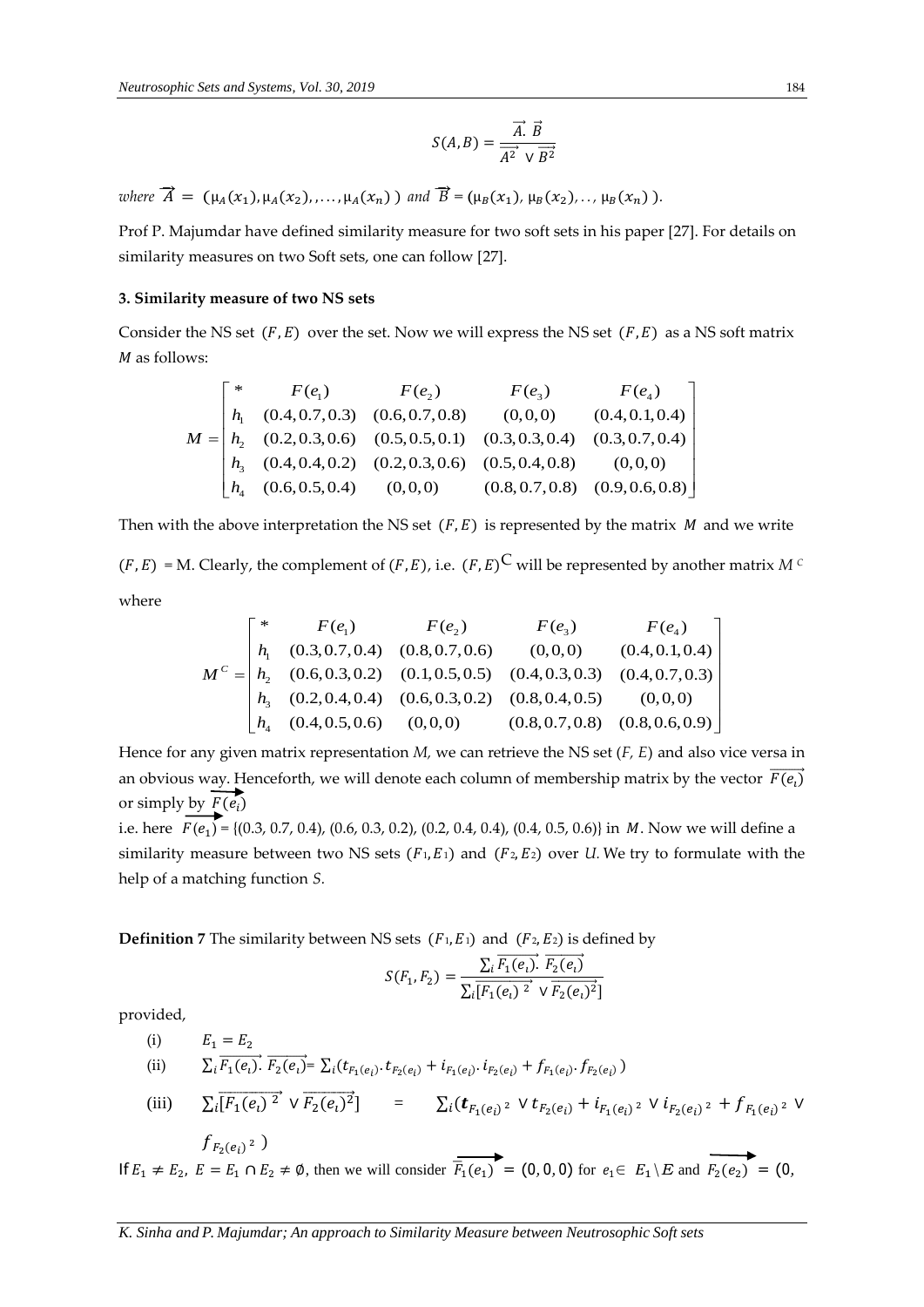0, 0) for  $e_2 \in E_2 \backslash E$ . Then the similarity measure  $S(F_1, F_2)$  is obtained from Definition 7.

**Remark 8** If  $E_1 \cap E_2 = \emptyset$ , then we have  $S(F_1, F_2) = 0$ .

The following lemmas are quite obvious:

**Lemma 9** *Suppose*  $(F_1, E_1)$  *and*  $(F_2, E_2)$  *be two NS sets over the same finite universe. Then we have the following:*

 $(i) S(F_1, F_2) = S(F_2, F_1)$   $(ii) 0 \le S(F_1, F_2) \le 1$   $(iii) S(F_1, F_1) = 1$ 

**Lemma 10** *Suppose*  $(F_1, E), (F_2, E), (F_3, E)$  *be three NS sets such that*  $(F_1, E) \subseteq (F_2, E) \subseteq (F_3, E)$  *then,*  $S(F_1, F_3) \leq S(F_2, F_3).$ 

**Example 11** *Consider another NS set*  $(G, E)$  *over the same universe U, where*  $E = \{e_1, e_2, e_3, e_4\}$  *whose* NS *matrix representation is as following:*

|  | $F(e_1)$ $F(e_2)$ $F(e_3)$ $F(e_4)$                                                                         |  |
|--|-------------------------------------------------------------------------------------------------------------|--|
|  | $\begin{vmatrix} h_1 & (0.3, 0.7, 0.3) & (0.6, 0.1, 0.8) & (0.5, 0.1, 0.5) & (0.4, 0.5, 0.4) \end{vmatrix}$ |  |
|  | $N = h_2$ (0.4, 0.4, 0.9) (0, 0, 0) (0.3, 0.3, 0.4) (0.3, 0.7, 0.4)                                         |  |
|  | $\begin{vmatrix} h_3 & (0.2, 0.6, 0.2) & (0.2, 0.6, 0.6) & (0, 0, 0) & (0.4, 0.2, 0.8) \end{vmatrix}$       |  |
|  | $\begin{bmatrix} h_4 & (0.6, 0.5, 0.4) & (0.3, 0.9, 0.5) & (0.8, 0.7, 0.8) & (0.3, 0.7, 0.4) \end{bmatrix}$ |  |

*Then we have*  $S(F, G) = 0.22147$ .

## **4. Weighted Similarity measure between two NS sets**

**Definition 12** Suppose  $U = \{u_1, u_2, ..., u_n\}$  be the universe and  $w_i$  be the weight of  $u_i$  and  $w_i \in [0, 1]$ , *but not all zero,*  $1 \le i \le n$ . Suppose  $(F_1, E)$  and  $(F_2, E)$ be two NS sets over U. We define their weighted *similarity as follows*

$$
W(F_1, F_2) = \frac{\sum_i w_i \overline{F_1(e_i)} \cdot \overline{F_2(e_i)}}{\sum_i w_i \overline{[F_1(e_i)]^2} \vee \overline{F_2(e_i)^2}}
$$

provided,

(i) 
$$
E_1 = E_2
$$
  
\n(ii)  $\sum_i \overline{F_1(e_i)} \cdot \overline{F_2(e_i)} = \sum_i (t_{F_1(e_i)} \cdot t_{F_2(e_i)} + i_{F_1(e_i)} \cdot i_{F_2(e_i)} + f_{F_1(e_i)} \cdot f_{F_2(e_i)})$ 

(iii) 
$$
\sum_{i} \overline{[F_1(e_i)^2} \vee \overline{F_2(e_i)^2}] = \sum_{i} (\mathbf{t}_{F_1(e_i)^2} \vee \mathbf{t}_{F_2(e_i)} + \mathbf{i}_{F_1(e_i)^2} \vee \mathbf{i}_{F_2(e_i)^2} + f_{F_1(e_i)^2} \vee f_{F_2(e_i)^2})
$$

**Example 13** *Consider the two NS sets*  $(F, E)$  *and*  $(G, E)$  *in Example 11. We assign weights to the elements*  $\{u_i, i = 1, ..., 4\}$  *of*  $X$  *i.e.* 

 $w(u_1) = 0.3, w(u_2) = 0.1, w(u_3) = 0.4, w(u_4) = 0.7.$ *Then we have*  $W(F, G) = 0.13864$ .

**Definition 14** *Consider the set of all NS sets*  $N_1(U)$  *<i>over the set U. Suppose*  $(F_1, E), (F_2, E) \in N_1(U)$ *. If*  $S(F_1, F_2) \ge \alpha, \alpha \in (0, 1)$ , then the two NS sets  $(F_1, E)$  and  $(F_2, E)$  are said to be  $\alpha$ -similar and we *denote the similarity relation between two aforesaid sets as*  $(F_1, E) \cong (F_2, E)$ .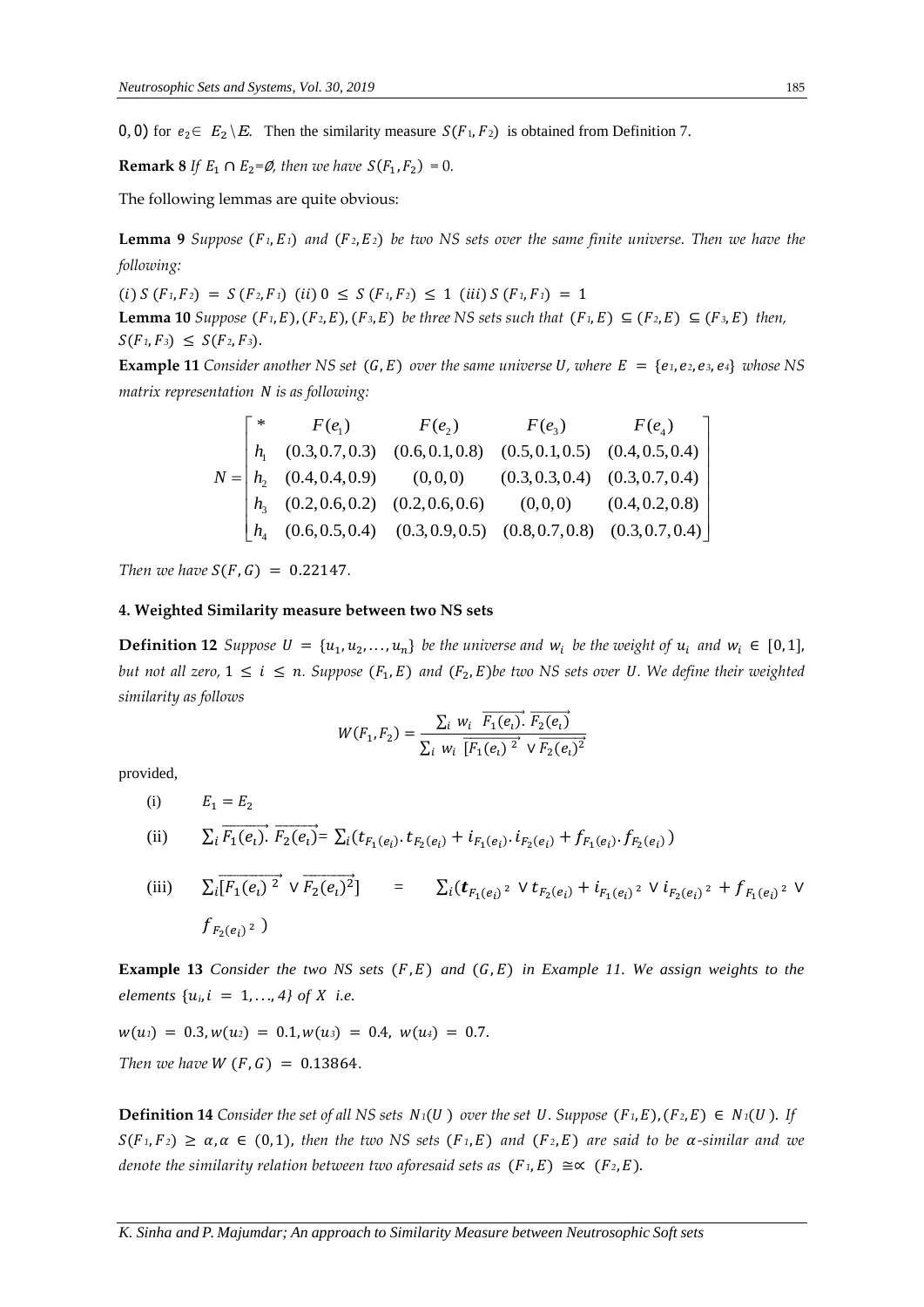It can be easily seen that similarity is an equivalence relation.

**Lemma 15** ≅∝ *is a reflexive as well as symmetric relation but not an equivalence relation.*

From Lemma 9, we can easily see that ≅∝ is a reflexive as well as symmetric relation. To see that ≅∝ is not a transitive relation, we consider the following example:

$$
N = \begin{bmatrix} * & F(e_1) & F(e_2) & F(e_3) & F(e_4) \\ h_1 & (0.3, 0.7, 0.4) & (0.8, 0.7, 0.8) & (0.1, 0.1, 0.2) & (0.6, 0.2, 0.8) \\ h_2 & (0, 0, 0) & (0, 0, 0) & (0.5, 0.6, 0.1) & (0, 0, 0) \\ h_3 & (0.4, 0.5, 0.2) & (0.4, 0.1, 0.2) & (0, 0, 0) & (0.4, 0.2, 0.8) \\ h_4 & (0.8, 0.4, 0.8) & (0.6, 0.3, 0.1) & (0.5, 0.6, 0.5) & (0.1, 0.8, 0.8) \end{bmatrix}
$$

**Example 16** *Consider a NS set* (*H, E*) *over the same universe, where*  $E = \{e_1, e_2, e_3, e_4\}$  *who's NS matrix representation N is as above.* Then  $S(G, F) = 0.22147$ ,  $S(F, H) = 0.88609$ ,  $S(G, H) = 0.54576$ .

**Definition 17** *Suppose*  $(F_1, E_1)$  *and*  $(F_2, E_2)$  *be two NS sets over the set.* Then the two NS sets  $(F_1, E_1)$ 

*and* (*2*, *2*) *are said to be significantly similar if*

$$
S(F_1, F_2) > \frac{1}{2}
$$

**Example 18**  $S(F, H)$  *is significantly similar whereas*  $S(F, G)$  *is not similar.* 

## **5. Two sets and their measuring distances.**

Throughout this section, we will consider **U** to be finite, namely  $\mathbf{U} = \{\mathbf{h}_1, \mathbf{h}_2, ..., \mathbf{h}_n\}$  and universal parameter set  $E = \{e_1, e_2, \dots, e_m\}$ . Now for any NS set  $(F, A) \in N(U)$ , A is a subset of E. Consider an extension of the NS set  $(F, A)$  to the NS set  $(\widehat{F}, E)$  where  $\widehat{F}(e_i) \{h_i\} = \varphi$  where  $e_i \notin A$ . Now onwards we will take the parameter subset of any NS set over  $N(U)$  to be the same as the parameter set  $\boldsymbol{E}$  without loss of generality.

**Definition 19:** For two NS sets  $(\hat{F}, E)$  and  $(\hat{G}, E)$ ,

(i) The mean Hamming distance  $D^S(F, G)$  between two NS sets is defined as follows  $D^{S}(F, G) = \frac{1}{m}$  $\frac{1}{m}\left\{\sum_{i=1}^m\sum_{j=1}^n|F(e_i)(x_j)-G(e_i)(x_j)|\right\}$ 

$$
= \frac{1}{m} \left\{ \sum_{i=1}^{m} \sum_{j=1}^{n} \left| t_{F(e_i)(x_j)} - t_{G(e_i)(x_j)} \right| + \left| i_{F(e_i)(x_j)} - i_{G(e_i)(x_j)} \right| + \left| f_{F(e_i)(x_j)} - f_{G(e_i)(x_j)} \right| \right\}
$$

(ii) The normalized Hamming distance  $\mathrm{L}^\mathrm{s}(\mathrm{F},\,\mathrm{G})$  is defined as follows:

$$
L^{S}(F,G) = \frac{1}{mn} \left\{ \sum_{i=1}^{m} \sum_{j=1}^{n} |F(e_i)(x_j) - G(e_i)(x_j)| \right\}
$$

$$
= \frac{1}{mn} \left\{ \sum_{i=1}^{m} \sum_{j=1}^{n} \left| t_{F(e_i)(x_j)} - t_{G(e_i)(x_j)} \right| + \left| i_{F(e_i)(x_j)} - i_{G(e_i)(x_j)} \right| + \left| f_{F(e_i)(x_j)} - f_{G(e_i)(x_j)} \right| \right\}
$$

(iii) The Euclidean distance E<sup>s</sup> (F, G) is defined as follows:

$$
E^{S}(F, G) = \sqrt{\frac{1}{m} \left\{ \sum_{i=1}^{m} \sum_{j=1}^{n} |F(e_{i})(x_{j}) - G(e_{i})(x_{j})|^{2} \right\}}
$$
  
= 
$$
\sqrt{\frac{1}{m} \left\{ \sum_{i=1}^{m} \sum_{j=1}^{n} \left| t_{F(e_{i})(x_{j})} - t_{G(e_{i})(x_{j})} \right|^{2} + \left| i_{F(e_{i})(x_{j})} - i_{G(e_{i})(x_{j})} \right|^{2} + \left| f_{F(e_{i})(x_{j})} - f_{G(e_{i})(x_{j})} \right|^{2} \right\}}.
$$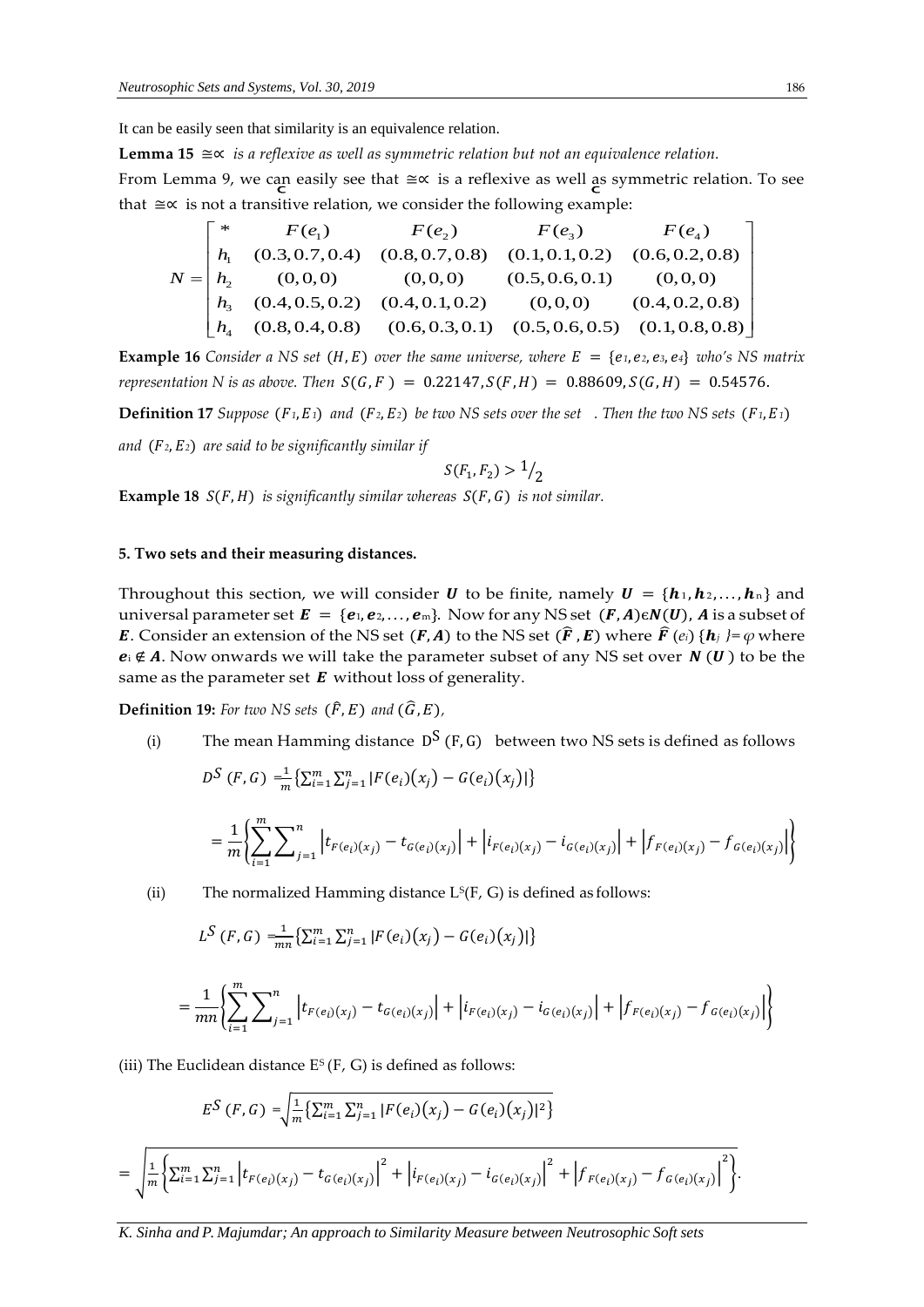(iv) The normalized Euclidean distance Q§ (F, G) is defined as follows:

$$
Q^{S}(F,G) = \sqrt{\frac{1}{mn} \left\{ \sum_{i=1}^{m} \sum_{j=1}^{n} |F(e_{i})(x_{j}) - G(e_{i})(x_{j})|^{2} \right\}}
$$
  
= 
$$
\sqrt{\frac{1}{mn} \left\{ \sum_{i=1}^{m} \sum_{j=1}^{n} \left| t_{F(e_{i})(x_{j})} - t_{G(e_{i})(x_{j})} \right|^{2} + \left| i_{F(e_{i})(x_{j})} - i_{G(e_{i})(x_{j})} \right|^{2} + \left| f_{F(e_{i})(x_{j})} - f_{G(e_{i})(x_{j})} \right|^{2} \right\}}
$$

**Example 20** *Consider the two NS sets* (*F, E*) *and* (*G, E*) *in Example 11. Then we have the following:*

(i) 
$$
D^s(G, H) = 2.8
$$
.  
\n(ii)  $L^s(F, G) = 1.67$ .  
\n(iii)  $E^s(F, G) = 1.09$ .  
\n(iii)  $Q^s(F, G) = 0.544$ .

The following result is quite obvious.

**Lemma 21** *For any two NS sets* (*F, E*) *and* (*G, E*) *of N* (*U), the following inequalities hold.*

(i) 
$$
D^S(F, G) \le n
$$
.  
\n(ii)  $L^S(F, G) \le 1$ .  
\n(iii)  $E^S(F, G) \le \sqrt{n}$ .  
\n(iv)  $Q^S(F, G) \le 1$ .

The following theorem can also be easily proved.

**Theorem 22** *The functions*  $D^S$ ,  $L^S$ ,  $E^S$ ,  $Q^S$ :  $N(U) \rightarrow R^+$  given by Definition 19 respectively are metrics, where  $R^+$  is the set of all nonnegative numbers.

### **6. Distance based similarity measure of NS sets**

We have defined several types of distances between a pair of NS sets (*F, E*) and (*G, E*) over the set *N* (*U*) in the previous section. Now using these distances we can also define similarity measures for NS sets. In the following, we now define a similarity measure based on Hamming Distance.

$$
S'(F,G) = \frac{1}{1 + D^s(F,G)}
$$

Also we can define another similarity measure as:  $S'(F, G) = e^{-\alpha D^S(F, G)}$ , where  $\alpha$  is a positive real number (parameter) called the steepness measure. Similarly using Euclidian distance, similarity measure can be defined as follows:

$$
S''(F,G) = \frac{1}{1 + E^S(F,G)}
$$

Also we can define another similarity measure as:  $S''(F,G) = e^{-\alpha E^S(F,G)}$ , where  $\alpha$  is a positive real number (parameter) called the steepness measure.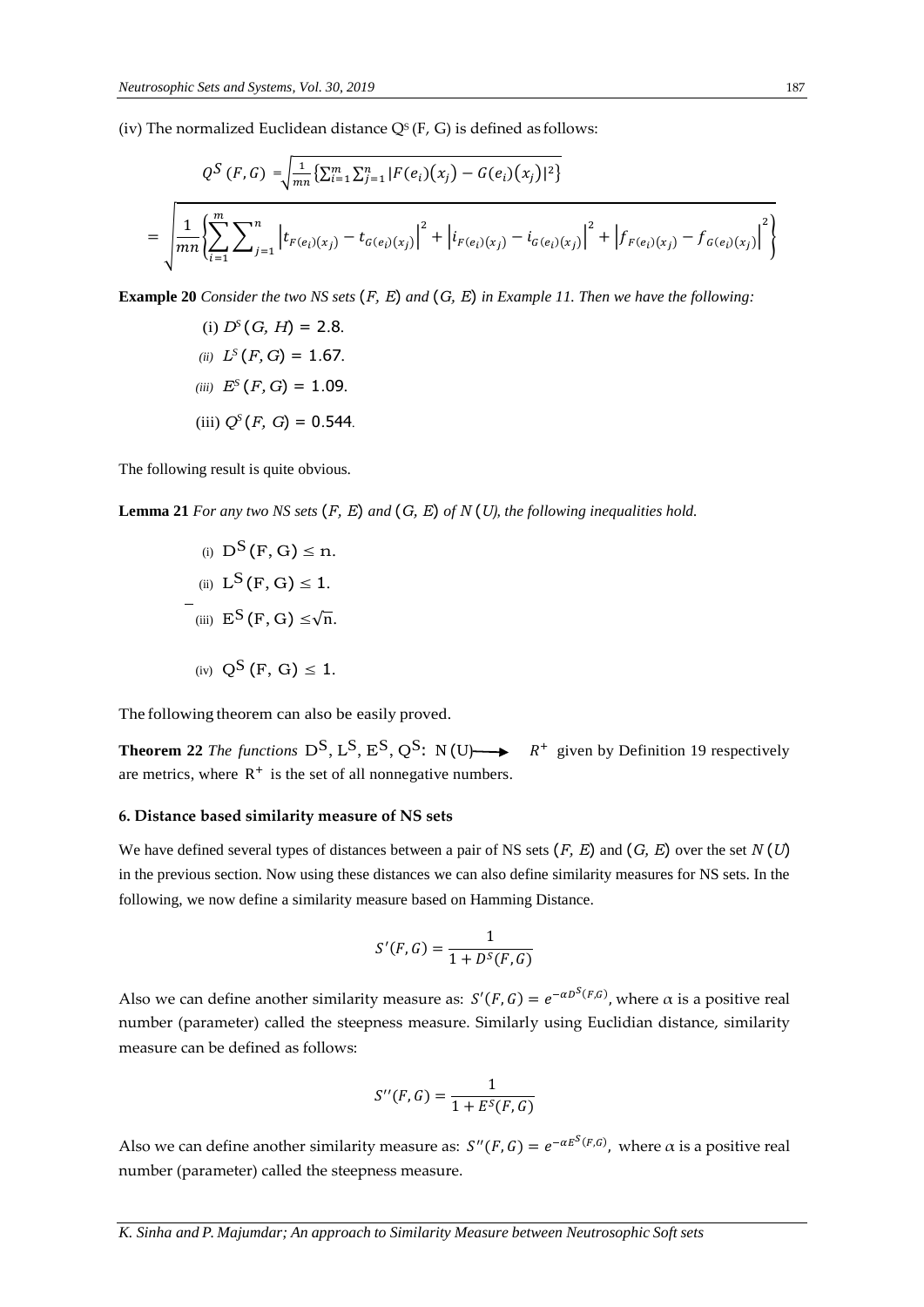**Lemma 23** For a pair of NS sets  $(F, E)$  and  $(G, E)$  over the set  $N(U)$ , the following holds:

$$
(i) \ \ 0 \leq S'(F, G) \leq 1.
$$

(ii) 
$$
S'(F, G) = S'(G, F)
$$
. \n(iii)  $S'(F, G) = 1 \iff (F, G) = (G, F)$ .

The proof of the above lemma easily follows from definition.

#### 7. Comparison between  $S(F, G)$  and  $S'(F, G)$ :

Suppose  $S_{M,N}$  denote the similarity measure between two NS sets  $(F, E)$  and  $(G, E)$  whose membership matrices are  $M$  and  $N$ . Now we compare the properties of the two measures of similarity of NS sets discussed here. Although most of the properties are common between them but some of these are different. Here we have the following:

(i) Common Properties: 
$$
S_{M,N} = S_{N,M}
$$
,  $0 \leq S_{M,N} \leq 1$ ,  $S_{M,N} = 1$  if  $M = N$ .

*(ii)* Distinct Property:  $S_{MN} = 1 \implies M = N$ .

## **8. A real life application**

The process of measuring similarity between two Neutrosophic soft sets can be applied to solve real life situations. A particular disease occurs to a patient or not can be easily determined by us using similarity measure. To see, consider the following problem: India is a polio-effected country in the last century. After taking several measurement by Govt of India, WHO declares India as a Polio-Free Nation from 2015. It is seen in the past that several situations like high population, literacy factor, socio-economic background, Govt initiative etc. are quite responsible for polio disease. Suppose *U* be the set of only three elements h<sub>1</sub>, h<sub>2</sub>, h<sub>3</sub> where h<sub>1</sub>, h<sub>2</sub>, h<sub>3</sub> denotes symptoms of the high growth of polio disease, average growth of polio disease, and low growth of polio disease.

We have tried to formulate the problem in terms of NS sets. . Here we list the set of parameters *E*  is the factors which are responsible for polio disease. Suppose  $E = \{e_1, e_2, e_3, e_4\}$  where  $e_1, e_2, e_3, e_4$ denotes high population, literacy factor, socio-economic background, Govt initiative of a Murshidabad District, West Bengal, India. Now consider a NS matrix  $P$  of a neutrosophic set  $(F, E)$ of a polio effected patient  $X_1$  based on the data available from a Govt. report [33] as follows:

$$
P = \begin{bmatrix} * & F(e_1) & F(e_2) & F(e_3) & F(e_4) \\ h_1 & (0.7, 0.2, 0.3) & (0.6, 0.1, 0.3) & (0.8, 0.3, 0.5) & (0.7, 0.2, 0.4) \\ h_2 & (0.6, 0.3, 0.2) & (0.1, 0.5, 0.5) & (0.4, 0.3, 0.3) & (0.4, 0.7, 0.3) \\ h_3 & (0.2, 0.6, 0.7) & (0.2, 0.4, 0.4) & (0,1,0) & (0.3, 0.2, 0.7) \end{bmatrix}
$$

Here the entry  $F$  (e<sub>1</sub>)(h<sub>1</sub>) in the matrix  $P$  denotes the positive impact, the uncertainties impact, and negative impact of high population to positive growth of polio symptoms respectively. Consider two persons Rajibul and Rupam, both live in Bhagabangola village of Murshidabad District but belongs to different category. Both of them have polio disease symptoms with some positive, average, low growth rate. Let we denote both Rajibul and Rupam's health condition with two NS set  $(G, E)$  and  $(H, E)$  over *U* whose NS matrices  $Q, S$  respectively are given below: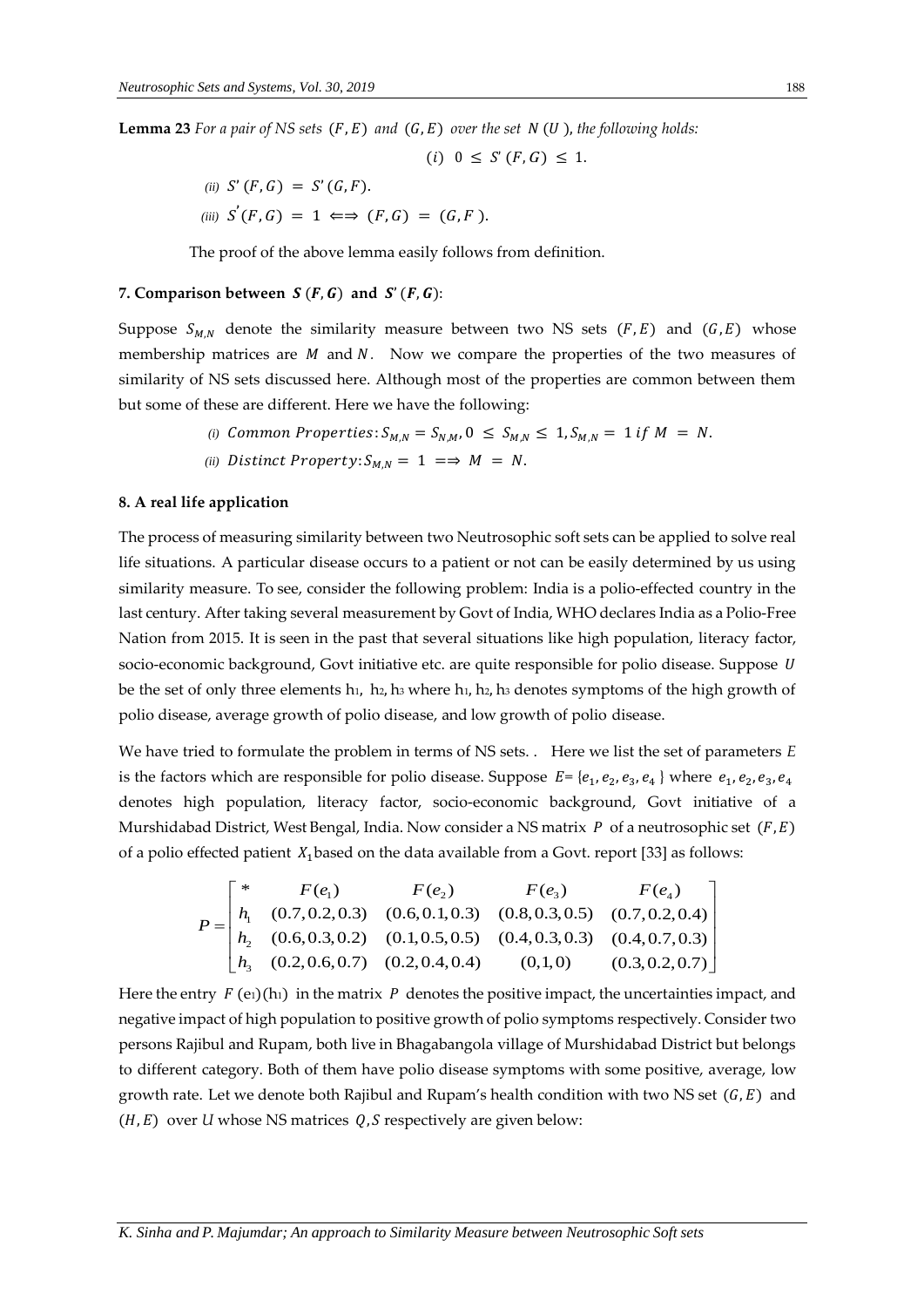|  |  | $Q = \begin{bmatrix} * & F(e_1) & F(e_2) & F(e_3) & F(e_4) \\ h_1 & (0.8, 0.3, 0.5) & (0.7, 0.4, 0.3) & (0.8, 0.6, 0.7) & (1, 0, 0) \\ h_2 & (0.2, 0.5, 0.6) & (0.1, 0.1, 0.8) & (0.4, 0.1, 0.5) & (0.3, 0.3, 0.4) \\ h_3 & (0, 0, 0) & (0.1, 0.3, 0.3) & (1, 1, 0) & (0, 0, 0) \end{bmatrix}$ |
|--|--|------------------------------------------------------------------------------------------------------------------------------------------------------------------------------------------------------------------------------------------------------------------------------------------------|
|  |  | $S=\begin{bmatrix} * & F(e_1) & F(e_2) & F(e_3) & F(e_4) \\ h_1 & (0.8, 0.4, 0.8) & (0.6, 0.3, 0.1) & (0.5, 0.6, 0.5) & (0.7, 0.2, 0.4) \\ h_2 & (0, 0, 0) & (0, 1, 1) & (0.3, 0.1, 0.1) & (0.2, 0.5, 0.4) \\ h_3 & (0.2, 0.6, 0.2) & (0.2, 0.6, 0.6) & (0, 0, 0) & (0.4, 0.2, 0.8) \end$      |

After calculating similarity measure, we have  $S(F, G) = 0.64, S(F, H) = 0.69$ . From this result we can conclude that Rajibul and Rupam both have the chances to be effected by polio disease. Both of their symptoms are significantly similar to a natural polio effected person. Beside this, Rupam's condition is more significantly similar than Rajibul condition since  $S(F, G) = 0.64 < S(F, H) =$ 0.69*.*

# **9. Conclusion**

To deal with uncertain real life situations, Molodtstov gave the concept of soft set theory in his paper [32]. Later on Prof P.K. Maji introduced NSS theory and have shown the properties and application of NSS ([26]). In this paper we have defined similarity measure properties of two NS sets and studied some of its important properties and applied it in a decision making problem. In future, we will study some another applications of similarity measures of two NS sets and will try to solve the uncertainty using NS similarity measure technique. One may try to solve many realistic health diagnosis problem using the similarity measure technique between NS sets.

#### **Acknowledgements**

The authors are highly grateful to the Referees for their constructive suggestions.

## **Conflicts of Interest**

The authors declare no conflict of interest.

## **Reference**

- 1. Abdel-Basset, M., El-hoseny, M., Gamal, A., & Smarandache, F. (2019). A Novel Model for Evaluation Hospital Medical Care Systems Based on Plithogenic Sets. Artificial Intelligence in Medicine, 101710.
- 2. Abdel-Basset, M., Manogaran, G., Gamal, A., & Chang, V. (2019). A Novel Intelligent Medical Decision Support Model Based on Soft Computing and IoT. IEEE Internet of Things Journal.
- 3. Abdel-Basset, M., Mohamed, R., Zaied, A. E. N. H., & Smarandache, F. (2019). A hybrid plithogenic decision-making approach with quality function deployment for selecting supply chain sustainability metrics. Symmetry, 11(7), 903.
- 4. Abdel-Baset, M., Chang, V., & Gamal, A. (2019). Evaluation of the green supply chain management practices: A novel neutrosophic approach. Computers in Industry, 108, 210-220.
- 5. Abdel-Basset, M., Saleh, M., Gamal, A., & Smarandache, F. (2019). An approach of TOPSIS technique for developing supplier selection with group decision making under type-2 neutrosophic number. Applied Soft Computing, 77, 438-452.
- 6. Abdel-Basset, M., Atef, A., & Smarandache, F. (2019). A hybrid Neutrosophic multiple criteria group decision making approach for project selection. Cognitive Systems Research, 57, 216-227.
- 7. Abdel-Basset, M., Gamal, A., Manogaran, G., & Long, H. V. (2019). A novel group decision making model based on neutrosophic sets for heart disease diagnosis. Multimedia Tools and Applications, 1- 26.